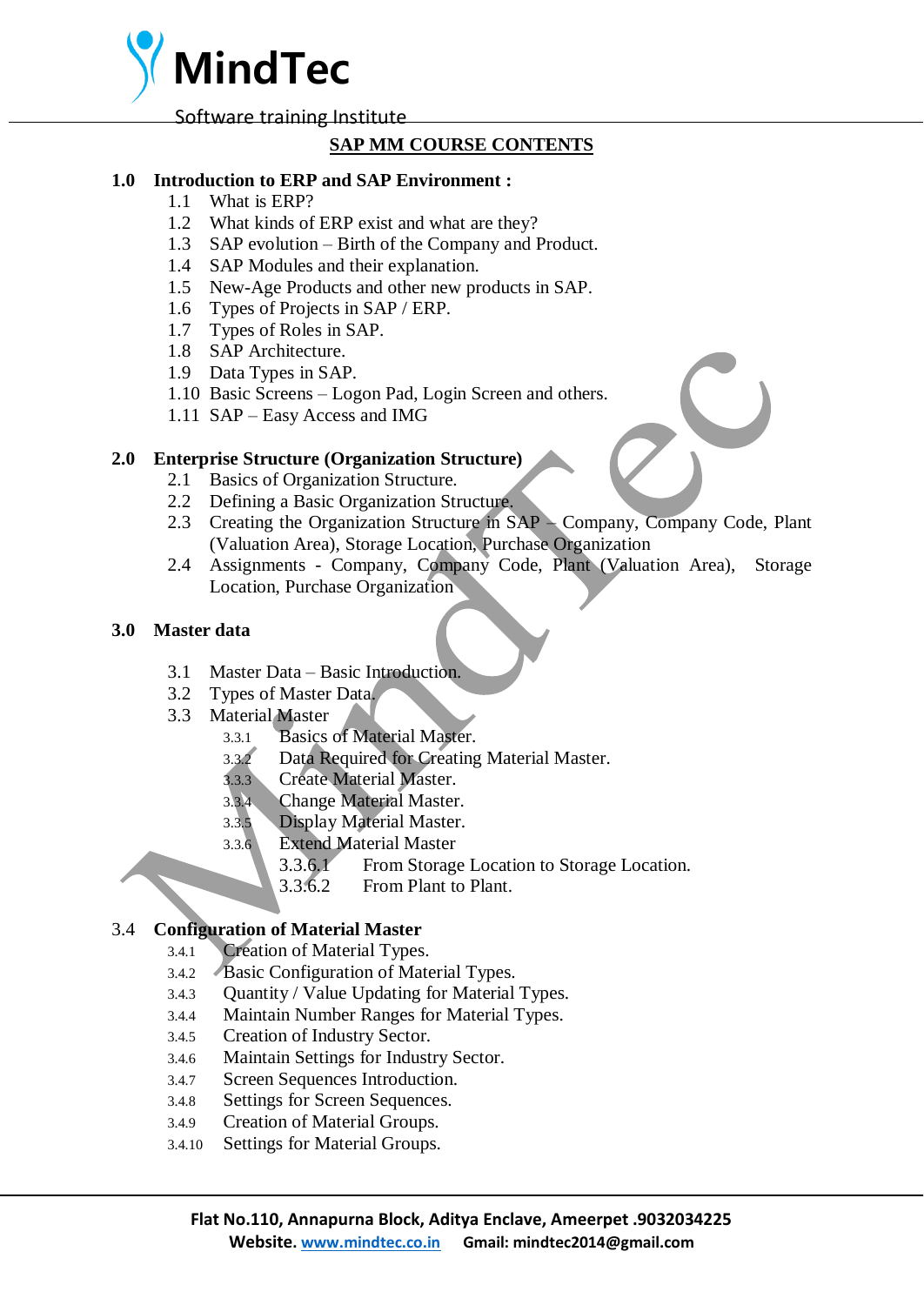

#### 3.5 **Vendor Master**

- 3.5.1 Basics of Vendor Master.
- 3.5.2 Data required for creating Vendor Master.
- 3.5.3 Types of Vendors.
- 3.5.4 Vendor Account Groups Creation.
- 3.5.5 Configuration of Vendor Account Group.
- 3.5.6 Maintain Number Ranges for Vendors.
- 3.5.7 Create Vendor Master.
- 3.5.8 Change Vendor Master.
- 3.5.9 Display Vendor Master.

#### 3.6 **Purchasing Info Record (PIR)**

- 3.6.1 Basics of PIR.
- 3.6.2 Create PIR.
- 3.6.3 Change PIR.
- 3.6.4 Display PIR.
- 3.6.5 List PIRs.
- 3.6.6 Maintain Number Ranges for PIR

#### 3.7 **Source List**

- 3.7.1 Source List Basics.
- 3.7.2 Maintain Source List.
- 3.7.3 Display Source List.
- 3.7.4 Configuration of Source List.

# **4.0 Purchasing**

- 4.1 Basics of Purchasing.
- 4.2 Purchasing / Procurement Cycle.
- 4.3 Types of Purchasing Documents.
- 4.4 Basics of a Document.
- 4.5 Purchase Requisition
	- 4.5.1 Create Purchase Requisition.
	- 4.5.2 Change Purchase Requisition.
	- 4.5.3 Display Purchase Requisition.
	- 4.5.4 Maintain Number Range for Purchase Requisition.
- 4.6 Request For Quotations (RFQ's) / Quotations
	- 4.6.1 Create RFQ.
	- 4.6.2 Change RFQ.
	- 4.6.3 Display RFQ.
	- 4.6.4 Maintain Quotation.
	- 4.6.5 Price Comparision.
	- 4.6.6 Maintain Number Range for RFQ / Quotations.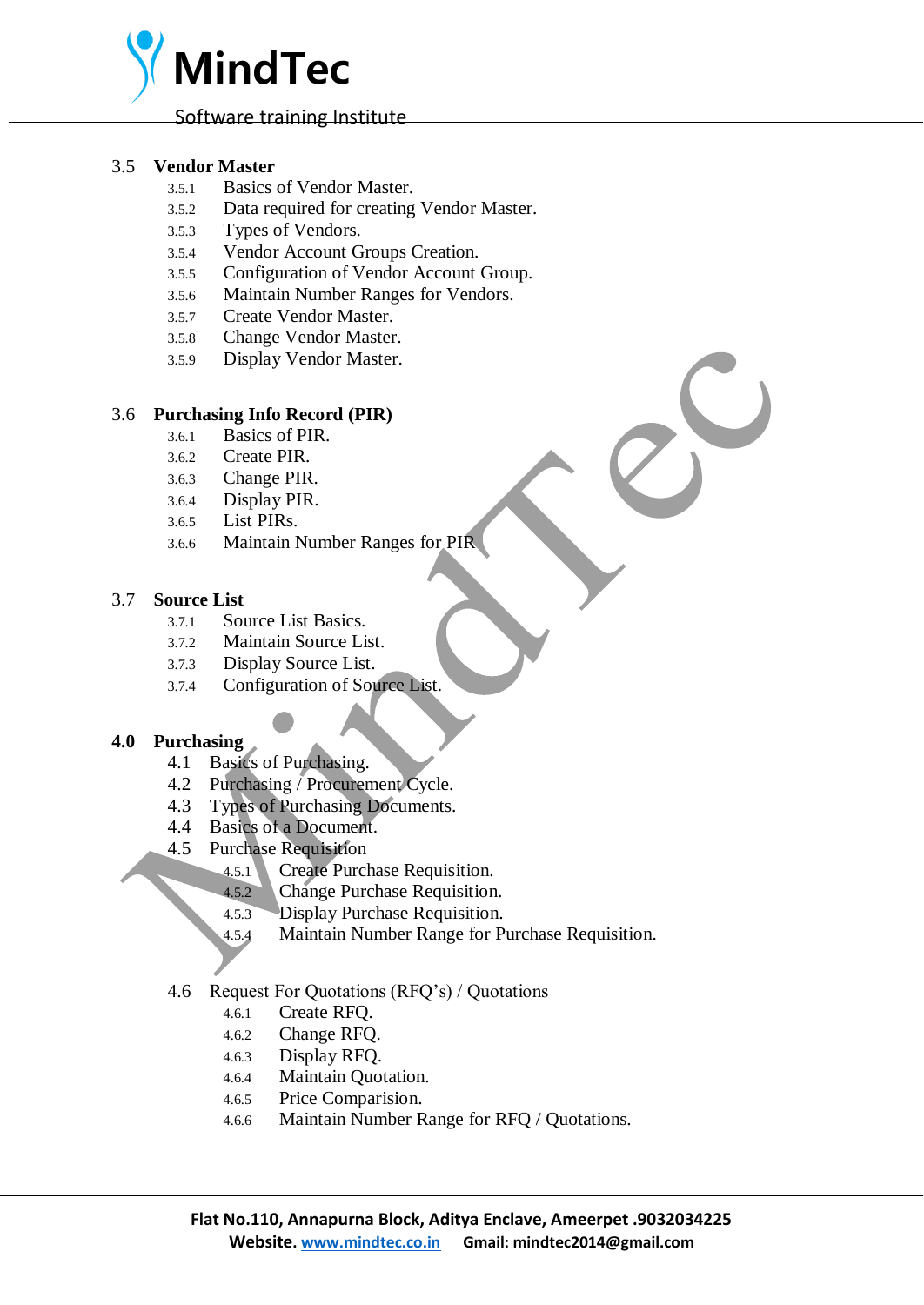

Software training Institute

## 4.7 **Purchase Order**

- 4.7.1 Create Purchase Order with reference.
- 4.7.2 Change Purchase Order.
- 4.7.3 Display Purchase Order.
- 4.7.4 Create PO without reference.
- 4.7.5 General Analysis of Purchase Orders.

## 4.8 **Release Procedure.**

- 4.8.1 Basics of Release Procedure / Document Approval.
- 4.8.2 Define Characteristics.
- 4.8.3 Define Class.
- 4.8.4 Define Release Groups.
- 4.8.5 Define Release Codes.
- 4.8.6 Define Release Indicators.
- 4.8.7 Define Release Strategies.

#### **5.0 Inventory Management**

- 5.1 Basics of Inventory Management.
- 5.2 Movement Types Basics.
- 5.3 Types of Stock.
- 5.4 Inventory Management basic documents.
- 5.5 Goods Receipt
	- 5.5.1 Basics of Goods Receipt.
	- 5.5.2 Creating Goods Receipt with reference to Purchase Order.
	- 5.5.3 Display Material Document.
	- 5.5.4 Display Accounting Document.
	- 5.5.5 Display Purchase Order History.
	- 5.5.6 Display Stock Overview.
- 5.6 Doing return delivery to vendor.
- 5.7 Initial Stock Upload.
- 5.8 Goods Issue
	- 5.8.1 Basics of Goods Issue.
	- 5.8.2 Cost Center Basics.
	- 5.8.3 Basic Settings for Cost Center Account Assignment.
	- 5.8.4 Create Cost Center.
	- 5.8.5 Create Goods Issue with Account Assignment.
- 5.9 Stock Transfer
	- 5.9.1 From Plant to Plant One Step.
	- 5.9.2 From Plant to Plant Two Step.
- 5.10 Transfer of Stock between Stock Types.
- 5.11 Reservations.

#### **6.0 Physical Inventory Process**

- 6.1 Inventory Process Basics.
- 6.2 Create Physical Inventory Document.
- 6.3 Print the Physical Inventory Document.
- 6.4 Inventory Count.
- 6.5 Difference List.
- 6.6 Post Difference.
- 6.7 Stock Overview.